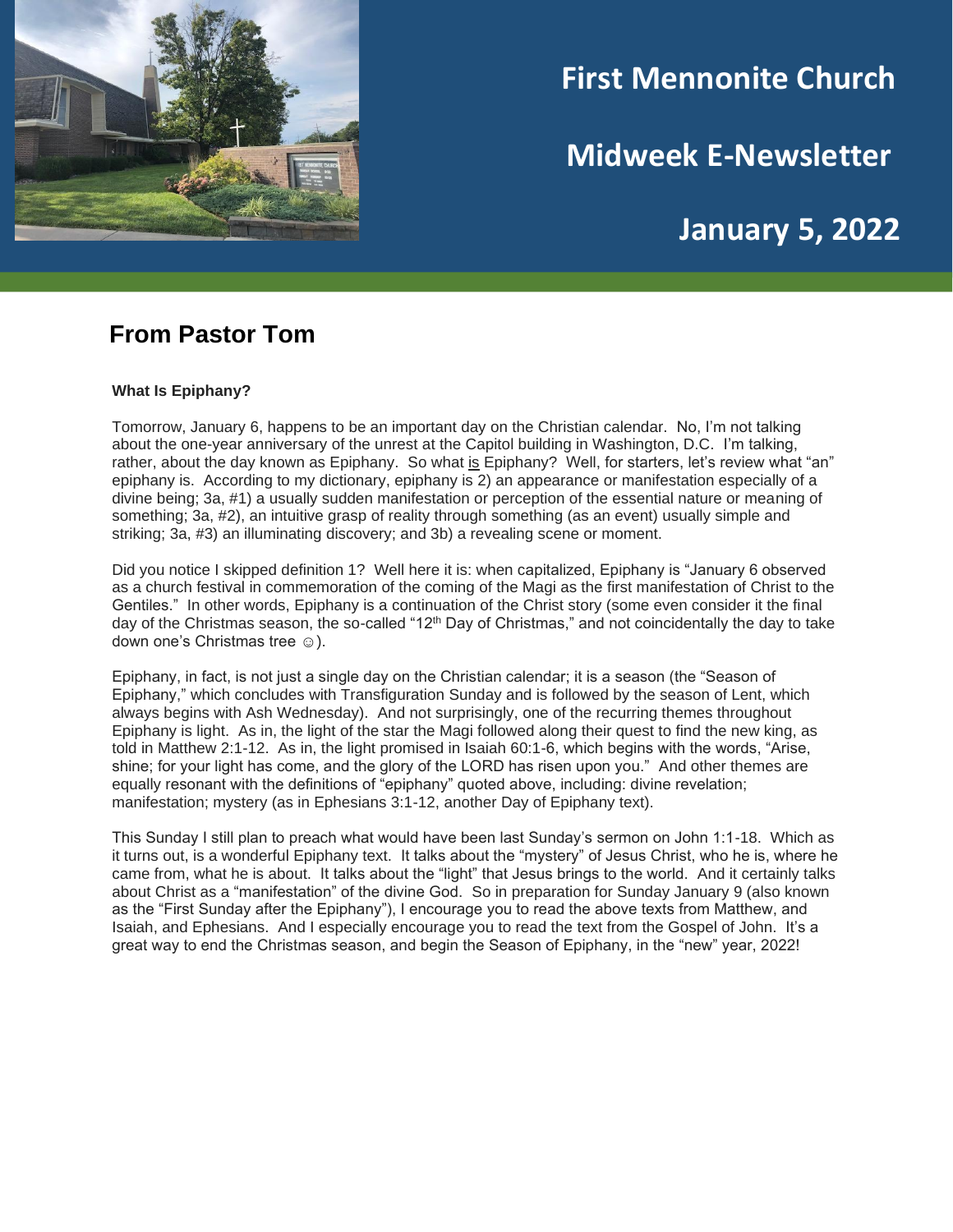# **Among Our Friends and In Our Prayers**

- $\sim$  Let's remember our farmers, especially those caring for livestock amidst these fluctuating (and sometimes bitter cold!) temperatures!
- $\approx$  Let's remember our teachers, as they begin a new term or semester!
- Let's remember our students, as they go back to school!
- $\sim$  Let's remember those in other lines of work, as they try to serve others in so many varied ways!
- And as always, let's remember those who are grieving, and those struggling with illnesses of all kinds!

# **Upcoming Events**

- **Offering this Sunday**: Note that this Sunday is a designated offering Sunday. All contributions, unless otherwise indicated, will go to the MCC Relief Sale.
- **FMC Annual Meeting**: Our Annual Meeting will be held on **Sunday, January 23**, following a carry-in meal. There are several purposes of the annual meeting. First, to briefly reflect on the year past with gratitude for God's goodness to us and to those among us who have served; second, to vote to affirm leaders who have been identified to head up ministries of the congregation for the next year; third, to vote to affirm the proposed budget (please review the copy that should be in your mailbox by this Sunday), and finally, to have a discussion of possible important issues. Please make this event a priority as an important time in our church life together.

Doug Miller, moderator

- **Bethel College hosts two activities for the Martin Luther King Jr. holiday that are free and open to the public**, *both in Memorial Hall*: **Jan. 17, 7 p.m.**, program with Jasmyn Elise Story as the featured speaker; **Jan. 18, 2 p.m.**, screening of the Kellogg Foundation's 2022 National Day of Racial Healing event. Sponsors are Bethel College Student Life, the Bethel College Truth, Racial Healing and Transformation (TRHT) Campus Center and the Kansas Institute for Peace and Conflict Resolution (KIPCOR). *Current Bethel COVID protocols require masking indoors regardless of vaccination status.*
- **Everence will hold an informative Medicare webinar on Tuesday, Jan. 18, starting at 6:30 p.m.** Topics will include: when and where to sign up for Medicare, what Medicare does (and doesn't) cover, Medicare Parts A, B, C and D in clear, understandable language plus budgeting for health care costs in retirement. There will also be time for your questions. Information will be presented by staff from the Everence offices in Central Kansas. To register contact Everence at 316-283-3800, 877-467-7294 or [central.kansas@everence.com.](mailto:central.kansas@everence.com) Attendance recommended for those approaching retirement or those ready to sign up for Medicare.